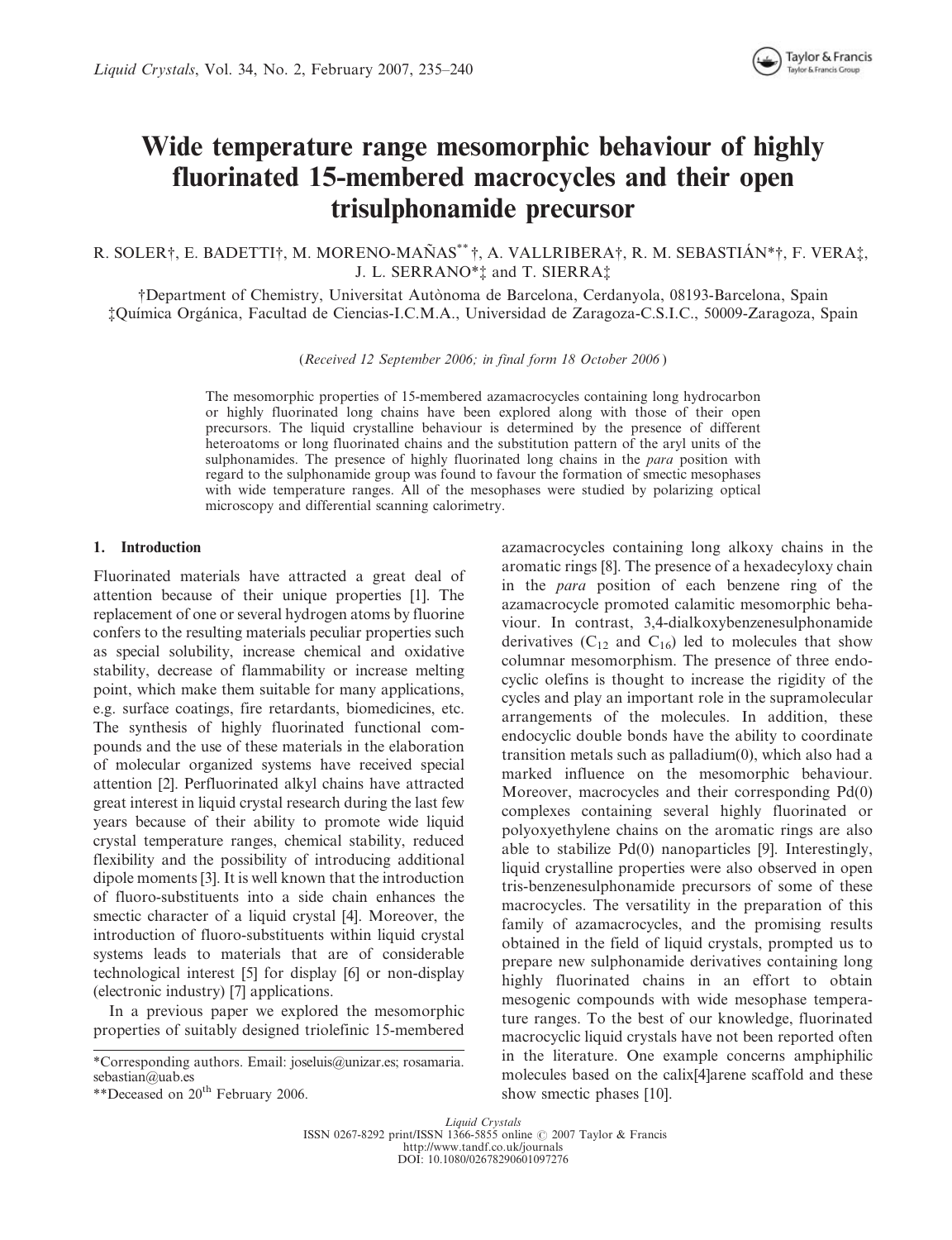

Figure 1. The 15-membered azamacrocycles studied in this work.

With these ideas in mind we designed a 15-membered triolefinic azamacrocycle incorporating long polyfluorinated alkylthio chains (2a in figure 1). The corresponding open precursor  $(1a)$ ,  $Pd(0)$  complex  $(3a)$  and the fully saturated derivative (4a) were also prepared in order to assess the influence of the flexibility of the

central mesogenic part on the mesomorphic behaviour. The preparation of these compounds was readily achieved by following a new, simple methodology to prepare 4-substituted phenylsulphonamides by  $S<sub>N</sub>Ar$ reaction on weakly activated 4-fluorobenzenesulphonamides with several N, O and S nucleophiles, which was published recently [11]. A triple substitution of the fluorine atoms of  $(E,E,E)$ -1,6,11-tris[(4-fluorophenyl)sulphonyl]-1,6,11-triazacyclopentadeca-3,8,13-triene provided a new and easy way to obtain azamacrocycles bearing highly fluorinated chains attached through a sulphur atom in the *para* position of the arenesulphonamides. In order to establish the role of the fluoroalkylthio tails as either promoters or stabilizers of liquid crystalline behaviour, analogous hydrocarbon derivatives (1b, 2c and 3c) were also studied. Compound 5 [9] was prepared to study the influence of the position of the perfluorinated chains on the macrocycles as well as the presence or absence of heteroatoms in these tails.

# 2. Results and discussion

# 2.1. Synthesis

The synthesis of compounds 1–4 is outlined in figure 2. The key common step in the preparation of all the



Figure 2. The synthesis of compounds 1–4.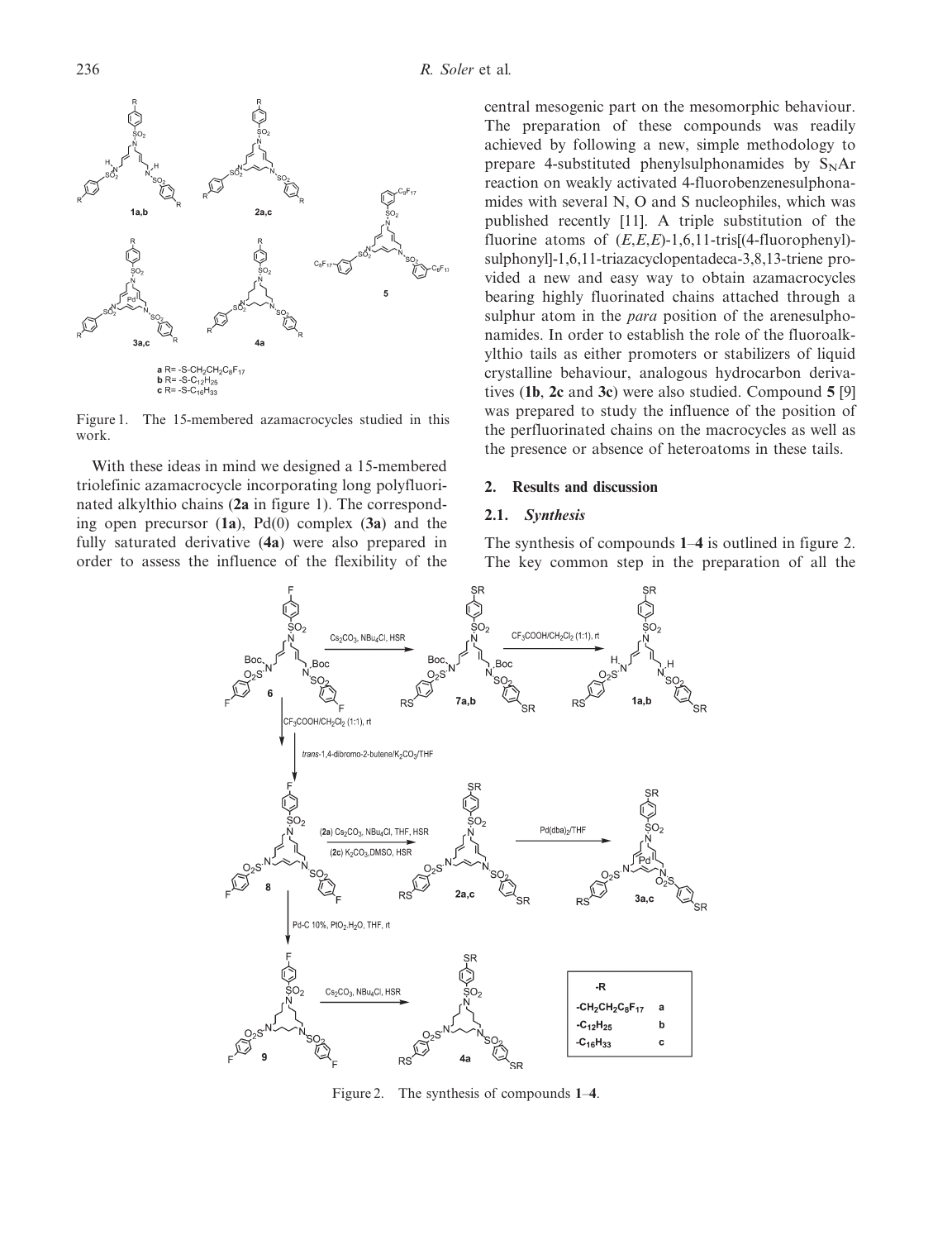compounds described here is the nucleophilic substitution of a fluorine atom by an alkylthio tail according to procedures described elsewhere [11, 12], which mainly involve the use of  $Cs_2CO_3$  and NBu<sub>4</sub>Cl in anhydrous THF. In this way, the corresponding fluoro-derivative within each series, i.e. 6 [9], 8 [12] and 9 [9], enabled the preparation of the target molecules with either fluoroalkylthio or alkylthio terminal tails. Aromatic nucleophilic substitution of all three fluorine atoms of 6 with the  $1H$ ,  $1H$ ,  $2H$ ,  $2H$ -perfluorodecanethiol (series a) or dodecylthiol (series b) and subsequent cleavage of the Boc protecting groups with trifluoroacetic acid/dichloromethane (1:1) at room temperature, gave the open precursors 1a and 1b, respectively. Macrocycles 2a,c [11] and 4a [9] were prepared directly from 8 or its fully hydrogenated derivative 9, respectively, by nucleophilic aromatic substitution of all three fluoro-substituents by the corresponding thiol. Palladium(0) complexes 3a,c were prepared by metal exchange using  $Pd(dibenzylideneacetone)$ ,  $(Pd(dba)$  as the palladium(0) source in THF under reflux.

Compound 5, which contains long perfluorinated chains in the meta position of each aromatic ring, was synthesised stepwise according to a previously described strategy from the corresponding commercially available 3-perfluorooctylbenzenesulphonamide and trans-1,4 dibromo-2-butene [9].

# 2.2. Mesomorphic behaviour

The thermal behaviour of the compounds reported here was studied by polarizing optical microscopy (POM) and differential scanning calorimetry (DSC). The thermal data are given in table 1. X-ray diffraction experiments on the mesophases could not be carried out due to the low stability of the compounds at the corresponding temperatures during the prolonged periods of time necessary for irradiation.

The presence of a single partially fluorinated alkylthio tail in the para position of each benzene ring promotes mesomorphic behaviour in the azamacrocycles,

Table 1. Thermal and thermodynamic properties measured during the second heating–cooling cycle. Temperatures are given in  $\degree$ C. Enthalpies are given in kJ mol<sup>-1</sup> and appear in brackets.

| Compound       |   | Mesomorphic behaviour |     |            |      |
|----------------|---|-----------------------|-----|------------|------|
| 1a             | C | 167.7(82)             | SmA | 225.0(3.1) |      |
| 1 <sub>b</sub> | C | 138                   |     |            |      |
| 2a             | C | 183.2 (89)            | SmA | 216.6(5.5) |      |
| 2c             | C | 87 (40)               |     |            |      |
| 3a             | C | 195                   |     |            | Dec. |
| 3c             | C | $100 - 120$           |     |            | Dec. |
| 4a             |   | 166.6 (52.2) SmA      |     | 204.1(5.1) |      |

both in the olefinic  $(2a)$  and saturated  $(4a)$  compounds as well as in the open precursor  $1a$ . The palladium $(0)$ complex 3a decomposes at 195 $^{\circ}$ C. Curiously, POM and DSC studies gave results consistent with the thermal properties of the corresponding ligand 2a, which indicates that the ligand separates from the palladium(0) centre at the temperature in question. It is reasonable to believe that the additional forces resulting from the metal-metal interactions in the complex increase the melting point and preclude the appearance of mesomorphic behaviour prior to decomplexation.

All three mesogenic compounds exhibited a SmA mesophase, which appeared with the natural texture shown in figure 3. As can be seen in the photomicrograph, all the compounds demonstrated a high tendency to adopt homeotropic alignment on cooling from the isotropic liquid between glass plates. This observation is probably due to the influence of the hydrophobic nature of the fluorinated terminal tails. In addition, small focal conic domains were also seen on cooling from the liquid.



Figure 3. Polarized optical micrograph of the SmA mesophase of compounds (a) 1a (180 $^{\circ}$ C), (b) 2a (190 $^{\circ}$ C) and (c) 4a  $(200^{\circ}C)$  taken on cooling from the isotropic liquid.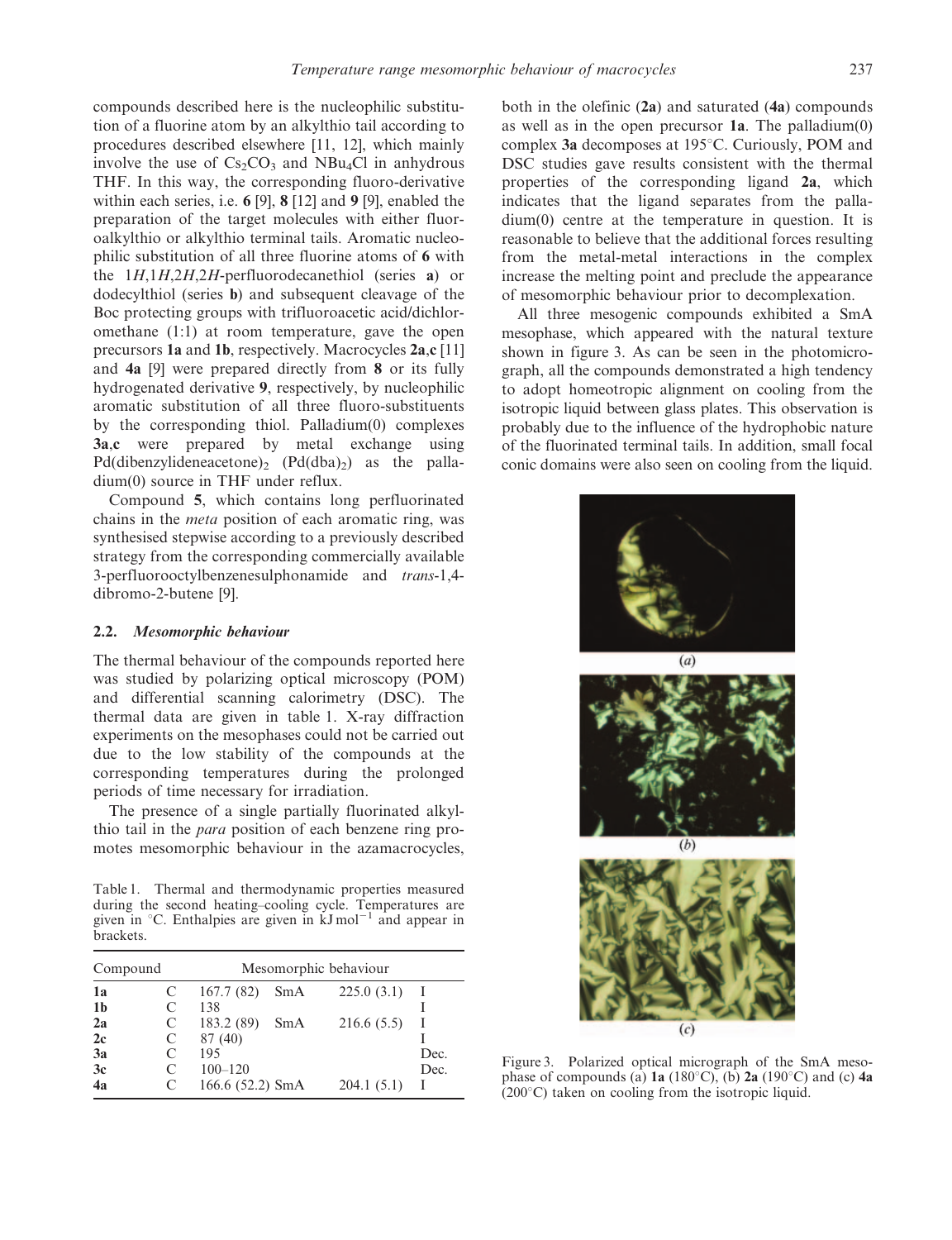The data in table 1 clearly show the strong stabilization achieved on incorporating fluorinated tails in this type of compound. It is worth mentioning that the presence of a sulphur atom as the linker between the hydrocarbon alkyl tails and the aromatic nucleus (2c) prevents the appearance of mesomorphic behaviour, a situation in contrast to the alkoxy derivative [8]. The high levels of fluorination in the terminal chains overcomes the negative effect of the presence of the thioether linkage and, as a result, not only compound 2a but also 1a and 4a show mesomorphic behaviour, in contrast to 1b and 2c. Along with an increase in the melting temperatures, lateral intermolecular interactions are strongly conducive to lamellar organization, thus promoting the appearance of the SmA mesophase. In fact the incompatibility of the fluorocarbon chains with the hydrocarbon N-phenylsulphonylsubstituted triazamacrocycle leads to a microsegregation process, which has a marked influence on the molecular arrangement in the mesophase. Indeed, this microsegregation must account for the appearance and stabilization of the mesomorphic layered arrangement in which the molecules may well adopt a conformation in which the three 4-fluoroalkylthiophenyl groups lie parallel to one another in such a way that one of the branches is oriented to the opposite side with respect to the other two [13].

It should be noted at this point that macrocycle  $5$ containing perfluoroalkyl tails in the meta position in the aromatic rings – does not show mesomorphic behaviour. It appears that it is not only the presence of perfluorinated chains in the macrocycles, but also the substitution pattern on the aromatic rings and the presence of heteroatoms that are responsible for the behaviour of the compounds as liquid crystals.

Another aspect that warrants attention is the effect that the nature (either saturated or nonsaturated) of the azamacrocycle has on transition temperatures. Hydrogenation of the macrocycle (compound 4a) increases the flexibility of the central molecular moiety and this gives rise to a decrease in the melting and clearing temperatures. However, the mesophase range remains essentially unchanged with respect to the unsaturated analogue 2a (figure 4, table 1). Nevertheless, the strongest tendency for mesomorphic behaviour corresponds to the open precursor 1a, which, as well as having similar melting temperatures to 4a, shows the highest clearing point. The presence of primary sulphonamide groups provides the opportunity for H-bonding interactions within the mesophase, a factor that would be expected to further stabilise the phase.

#### 3. Conclusions

The presence of long highly fluorinated chains in the family of compounds reported here enhances the



Figure 4. DSC scans corresponding to the second heating process at a rate of  $10^{\circ}$ C min<sup>-1</sup> .

probability of obtaining liquid crystals in comparison to the hydrocarbon analogues. Triolefinic and fully hydrogenated 15-membered macrocycles containing three 4-(1H,1H,2H,2H-perfluorodecylthio)benzenesulphonamide groups show mesomorphism. Smectic A mesophases are observed over wide temperature ranges. Open precursor 1a shows enhanced liquid crystal stability, probably due to the presence of intermolecular hydrogen bonds. Macrocycle 5, which contains perfluorinated tails in the meta position of each of the benzene rings, is not mesogenic. The nature of the heteroatom used to link the polyfluoroalkyl chains to the aromatic rings does not impede the appearance of mesomorphism, in contrast to the alkylthio analogue 2c.

#### 4. Experimental

#### 4.1. Synthesis

The synthesis of compounds 2a,c, 3a, 4a, 6, 8 and 9 is described elsewhere [9, 11]. The synthesis of 7a,b, 1a,b and 3c was carried out as follows.

4.1.1. (E,E)-1,11-Bis(tert-butyloxycarbonyl)-1,6,11-tris-  ${[4-(1H,1H,2H,2H-perfluorodecyl-thio)phenyl}$ sulphonyl}-1,6,11-triazaundeca-3,8-diene, IVa. 1H,1H,2H,2H-Perfluorodecanethiol (2.41 g, 5.03 mmol) was added dropwise during 20 min under an inert atmosphere to a stirred suspension of  $Cs_2CO_3$  (2.64 g, 8.09 mmol) and NBu<sub>4</sub>Cl  $(0.23 \text{ g}, 0.81 \text{ mmol})$  in anhydrous THF  $(6 \text{ ml})$ . The mixture was stirred for 30 min and a solution of  $(E,E)$ -1,11-bis(tert-butyloxycarbonyl)-1,6,11-tris[(4-fluorophenyl)sulphonyl]-1,6,11-triazaundeca-3,8-diene (I)  $(0.67 \text{ g}, 0.81 \text{ mmol})$  in anhydrous THF  $(6 \text{ ml})$  was slowly added. The mixture was stirred for 48 h at room temperature. The salts were filtered off and the filtrate was evaporated to dryness. The residue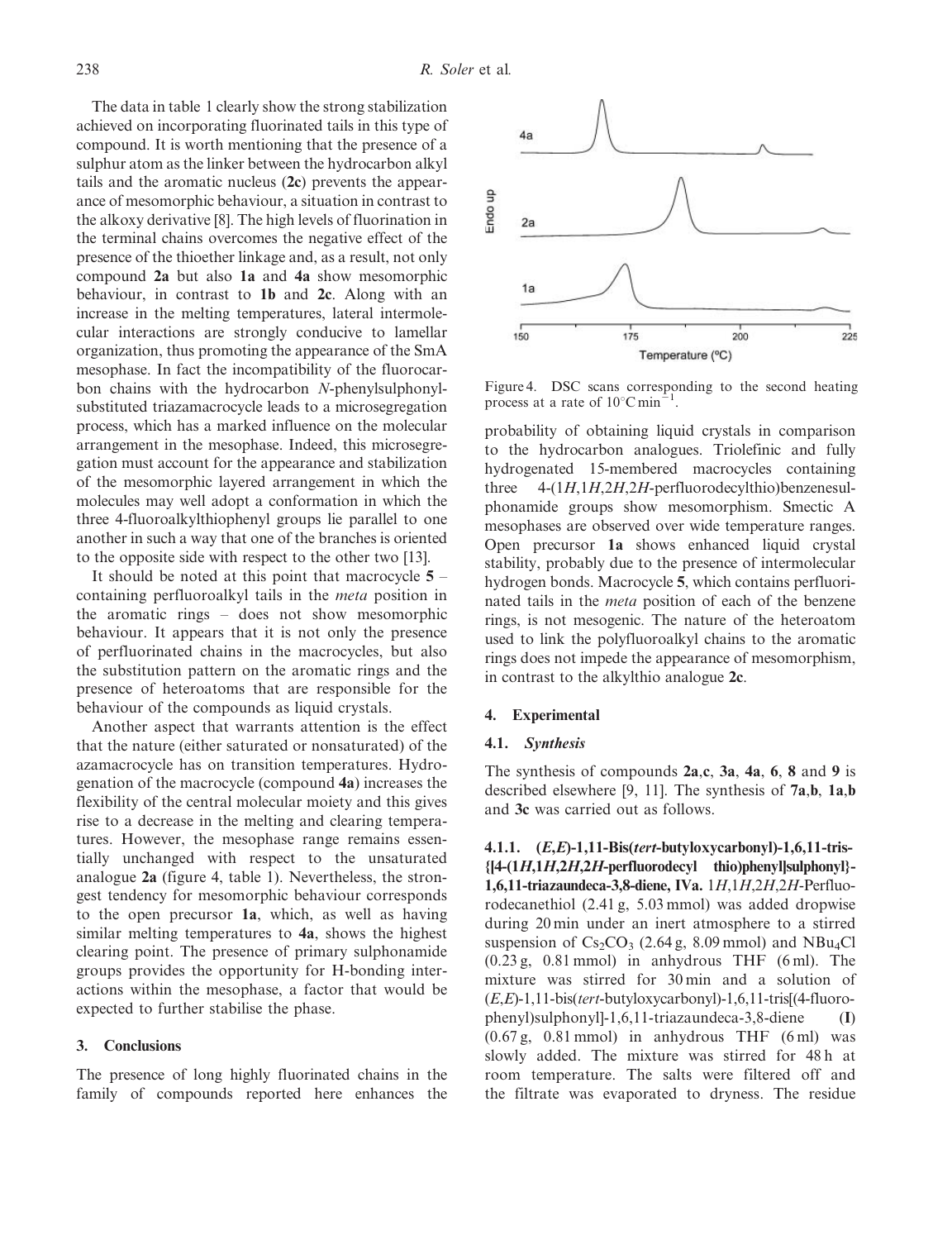was chromatographed on silica gel with hexanes/ethyl acetate (97/3) to afford **IVa** (0.44 g,  $25\%$  yield) as a low melting solid. <sup>1</sup>H NMR (250 MHz, CDCl<sub>3</sub>):  $\delta$  1.35 (s, 18H), 2.46 (m, 6H), 3.24 (m, 6H), 3.87 (d,  $J=5.7$  Hz, 4H), 4.40 (d,  $J=5.4$  Hz, 4H), 5.63 (dt,  $J=15.3$  and 6.2 Hz, 2H), 5.80 (dt,  $J=15.3$  and 5.5 Hz, 2H), 7.40 (d,  $J=8.6$  Hz, 6H), 7.77 (d,  $J=8.6$  Hz, 2H), 7.84 (d,  $J=8.6$  Hz, 4H). <sup>13</sup>C NMR (62.5 MHz, CDCl<sub>3</sub>):  $\delta$  23.5 (bs), 28.2, 30.1, 31.6 (tt,  $J=88.7$  and 19.2 Hz), 48.0, 48.4, 85.1, 127.3, 127.9, 128.3, 128.4, 129.1, 130.4, 137.7, 138.0, 142.1, 143.1, 150.9. 19F NMR (235.2 MHz, CDCl<sub>3</sub>):  $\delta$  -126.7, -123.9, -123.3, -122.5, -114.8,  $-113.5, -106.0$ . IR (neat)  $v/cm^{-1}$ : 1727, 1581, 1360, 1202, 1142, 708. MALDI-TOF-MS (m/z) calculated for  $C_{66}H_{54}F_{51}N_3O_{10}S_6$ : 2232.1 (M+Na<sup>+</sup>), 2248.1 (M+K<sup>+</sup>). Found: 2233.5 ( $M+Na^{+}$ ), 2248.5 ( $M+K^{+}$ ).

4.1.2. (E,E)-1,11-Bis(tert-butyloxycarbonyl)-1,6,11-tris- {[4-(dodecylthio)phenyl]sulphonyl}-1,6,11-triazaundeca-3,8 diene, IVb. Dodecanethiol  $(0.60 \text{ g}, 2.98 \text{ mmol})$  was added dropwise during 20 min under an inert atmosphere to a stirred suspension of  $Cs<sub>2</sub>CO<sub>3</sub>$  (1.29 g,  $3.97$  mmol), NBu<sub>4</sub>Cl  $(0.014 \text{ g}, 0.05 \text{ mmol})$  in anhydrous THF (8 ml). The mixture was stirred for 30 min and a solution of  $(E,E)$ -1,11-bis(tert-butyloxycarbonyl)-1,6,11tris[(4-fluorophenyl)sulphonyl]-1,6,11-triazaundeca-3,8 diene (I)  $(0.41 \text{ g}, 0.50 \text{ mmol})$  in anhydrous THF  $(8 \text{ ml})$ was slowly added. The mixture was stirred for 36 h at room temperature. The salts were filtered off and the filtrate was evaporated to dryness. The residue was chromatographed through silica gel with hexanes/ethyl acetate (97:3) to afford **IVb**  $(0.21 \text{ g}, 31\% \text{ yield})$  as a colourless oil. <sup>1</sup>H NMR (250 MHz, CDCl<sub>3</sub>):  $\delta$  0.89 (t,  $J=6.6$  Hz, 9H), 1.24–1.55 (complex absorption, 54H), 1.35 (s, 18H), 1.68 (m, 6H), 2.99 (t,  $J=7.4$  Hz, 6H), 3.83 (d,  $J=5.9$  Hz, 4H), 4.38 (d,  $J=5.4$  Hz, 4H), 5.61 (dt,  $J=15.4$  and 6.1 Hz, 2H), 5.78 (dt,  $J=15.4$  and 5.6 Hz, 2H), 7.34 (d,  $J=8.6$  Hz, 6H), 7.70 (d,  $J=8.6$  Hz, 2H), 7.77 (d,  $J=8.6$  Hz, 4H). <sup>13</sup>C NMR (62.5 MHz, CDCl<sub>3</sub>): d 14.5, 23.1, 28.3, 29.0, 29.1, 29.3, 29.4, 29.6, 29.7, 29.88, 29.93, 29.98, 30.03, 32.3, 32.4, 32.5, 48.0, 48.4, 84.9, 126.5, 127.2, 127.9, 128.5, 128.7, 130.4, 136.2, 136.5, 145.1, 146.2, 151.0. IR (neat)  $v/cm^{-1}$ : 2923, 2851, 1728, 1359, 1162, 1100, 1073, 760, 640. MALDI-TOF-MS (m/ z) calculated for  $C_{72}H_{117}N_3O_{10}S_6$ : 1398.6 (M+Na<sup>+</sup>), 1414.6 (M+K<sup>+</sup>). Found: 1398.2 (M+Na)<sup>+</sup>, 1414.2  $(M+K^{+}).$ 

4.1.3. (E,E)-1,6,11-Tris{[4-(1H,1H,2H,2H-perfluorodecylthio)phenyl]sulphonyl}-1,6,11-triazaundeca-3,8-diene, 1a. General procedure. Trifluoroacetic acid (7 ml) was added to a solution of IVa  $(0.17 \text{ g}, 0.12 \text{ mmol})$  in dichloromethane (7 ml). The mixture was stirred at room temperature for 6h and evaporated to dryness. The residue was dissolved in dichloromethane and the solution was washed twice with aqueous  $NaHCO<sub>3</sub>$  and once more with water. The organic layer was dried over anhydrous  $Na<sub>2</sub>SO<sub>4</sub>$  and evaporated. The residue was washed with ether/pentane (9:1) and dried. Yield 89% (0.084 g) as a yellow solid, mp  $178-179^{\circ}$ C. <sup>1</sup>H NMR (250 MHz, THF-D<sub>8</sub>, 323 K):  $\delta$  2.44–2.72 (complex absorption, 6H), 3.30 (m, 6H), 3.46 (t,  $J=5.2$  Hz, 4H), 3.66 (d,  $J=5.5$  Hz, 4H), 5.71 (m, 4H), 6.53 (bt,  $J=6.0$  Hz, 2H, NH), 7.45 (d,  $J=8.3$  Hz, 4H), 7.46  $(d, J=8.2 \text{ Hz}, 2\text{H}), 7.71 (d, J=8.2 \text{ Hz}, 2\text{H}), 7.74 (d,$  $J=8.3$  Hz, 4H). <sup>13</sup>C NMR (62.5 MHz, THF-D<sub>8</sub>, 323 K):  $\delta$  24.1 (hidden carbon signals behind THF-D<sub>8</sub> signals), 30.4, 32.1 (t, J=85.8 Hz), 45.0, 49.1, 128.2, 128.5, 128.6, 128.8, 131.7, 138.2, 138.5, 140.4, 142.1. 19F NMR  $(235.2 \text{ MHz}, \text{THF-D}_8, 323 \text{ K}): \delta -128.9, -125.9,$  $-125.4$ ,  $-124.5$ ,  $-116.6$ . IR (neat)  $v/cm^{-1}$ : 3307, 3280, 1582, 1328, 1199, 1146, 710. MALDI-TOF-MS  $(m/z)$  calculated for  $C_{56}H_{38}F_{51}N_3O_6S_6$ : 2009.0 (M<sup>+</sup>),  $2032.0$  (M+Na<sup>+</sup>), 2048.0 (M+K<sup>+</sup>). Found: 2010.2 (M<sup>+</sup>), 2032.2 (M+Na<sup>+</sup>), 2048.2 (M+K<sup>+</sup>).

4.1.4. (E,E)-1,6,11-Tris{[4-(dodecylthio)phenyl]sulphonyl}- 1,6,11-triazaundeca-3,8-diene, 1b. This product was obtained by the same procedure as 1a. Product 1b was isolated  $(0.13 \text{ g}, 89\% \text{ yield})$  as a white solid, mp 133– 134°C. <sup>1</sup>H NMR (250 MHz, CDCl<sub>3</sub>):  $\delta$  0.90 (t,  $J=6.6$  Hz, 9H), 1.24–1.54 (complex absorption, 54H), 1.69 (m, 6H), 3.00 (m, 6H), 3.51 (m, 4H), 3.68 (d,  $J=4.1$  Hz, 4H), 5.08 (t,  $J=6.2$  Hz, 2H, NH), 5.56 (m, 4H), 7.33 (d,  $J=8.7$  Hz, 4H), 7.34 (d,  $J=8.7$  Hz, 2H), 7.65 (d, J=8.7 Hz, 2H), 7.74 (d, J=8.7 Hz, 4H). <sup>13</sup>C NMR (62.5 MHz, CDCl<sub>3</sub>): δ 14.5, 23.1, 29.0, 29.3, 29.6, 29.8, 29.9, 30.0, 30.04, 30.06, 32.3, 32.5, 44.7, 49.6, 126.98, 127.05, 127.82, 127.91, 128.6, 130.1, 135.8, 136.1, 145.4. IR (neat)  $v/cm^{-1}$ : 2918, 2849, 1326, 1158, 1102, 852. MALDI-TOF-MS (m/z) calculated for  $C_{62}H_{101}N_3O_6S_6$ : 1198.6 (M+Na<sup>+</sup>), 1214.6 (M+K<sup>+</sup>). Found: 1200.4 ( $M+Na^{+}$ ), 1216.0 ( $M+K^{+}$ ).

4.1.5. (E,E,E)-1,6,11-Tris{[4-(hexadecylthio)phenyl]sulphonyl}-1,6,11-triazacyclopenta deca-3,8,13-trienepalla $dium(0)$ , 3c. A solution of macrocycle 2c  $(0.40 g,$ 0.29 mmol) and Pd(dibenzylideneacetone)<sub>2</sub> (0.20 g, 0.34 mmol) in THF (10 ml) was heated under reflux overnight. The solvent was evaporated and the residue was purified by silica gel chromatography with hexanes/ethyl acetate (increasing polarity) to afford 3c  $(0.30 \text{ g}, 70\%$  yield) as a grey solid, mp (decomposition)  $100-120$  °C. <sup>1</sup>H NMR (250 MHz, CDCl<sub>3</sub>):  $\delta$  0.90 (t, J=6.5 Hz, 9H), 1.18–1.53 (complex absorption, 78H), 1.63–1.80 (complex absorption, 10H),